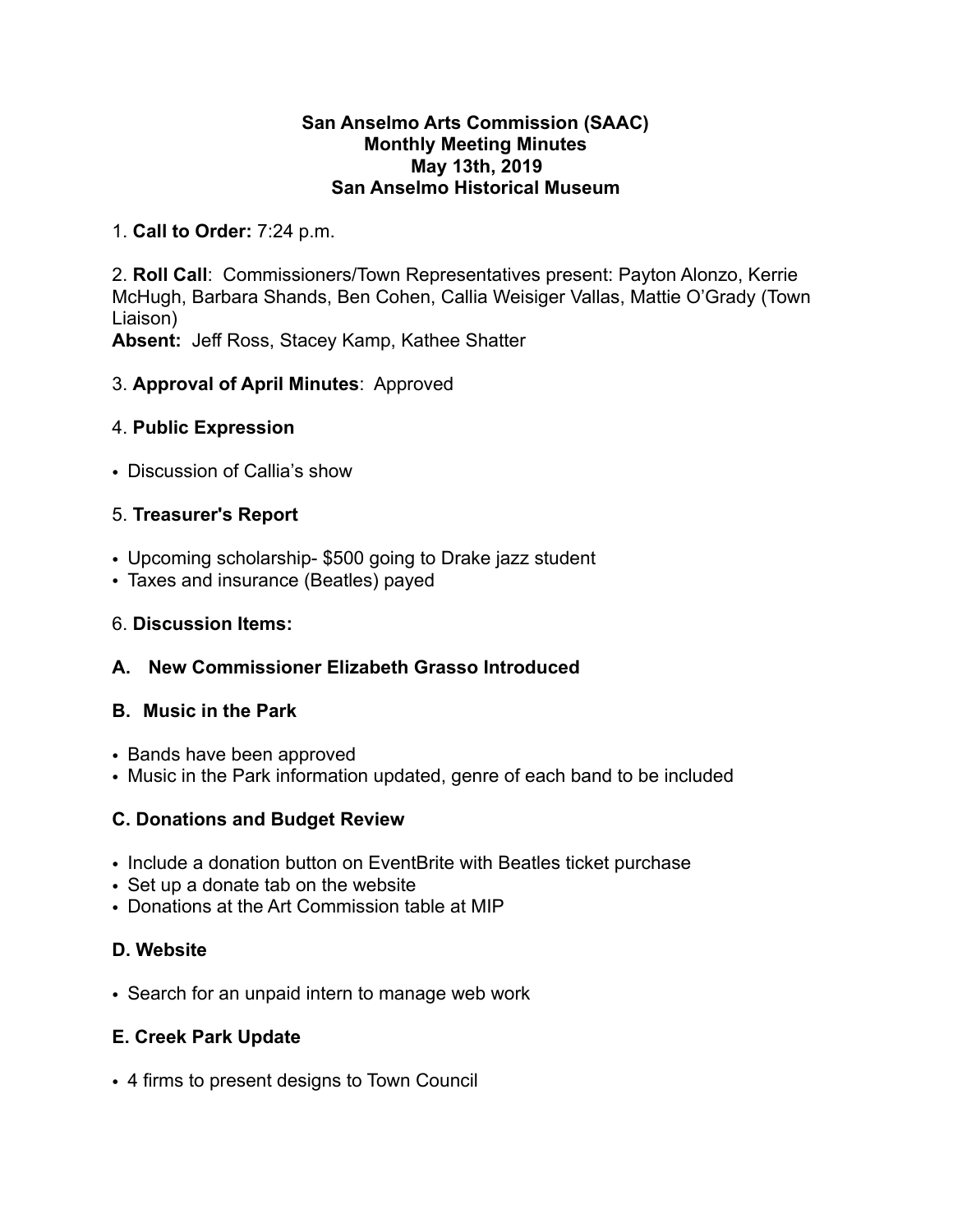# **F. Youth Commissioners**

• Spread the word- space for youth next year

#### **G. Go down to 9 members**

- Will reduce quorum size
- Motion passed to reduce to 9 members
- Advertising for new members on Nextdoor

## **H. Beatles**

- July 27- keep clear from 2-10
- Make perimeter more secure to discourage people from entering without tickets
- Reserve area for Cedars- run idea by Dave (if not approved, invite Cedars to come by early)
- Park shut down by 1:30 on Saturday, setup by 2, everyone arrives at 3, audience arrives at 4 and the band starts at 6
- Ask Comforts or another merchant if they would like to set up a tent and donate some profits/negotiate a split profit
- Ticket sales: Mattie at main entrance
- Ben to work the bar- check id at the bar and stamp for repeat drinks
- 1000 wristbands for everyone, including children -order 1500, release 500 to each entrance, then release additional if the park seems empty/able to accommodate more people
- Give people their party's wristbands and allow them to meet up individually

Entering and Staffing:

-5 people per entrance, sell cookies at the bar

 Supplies: -more chairs than last year, 9 tables total -first aid kits and hand washing stations -more ice -pens at tables

 Pricing and Sales: -everyone over 12 is \$20 -open ticket sales at 4

Misc.: -better sound system this year -keep children away from sticks and trees with a sign -matching bandanas, plus a different color wristband for the band and volunteers -wine supply?